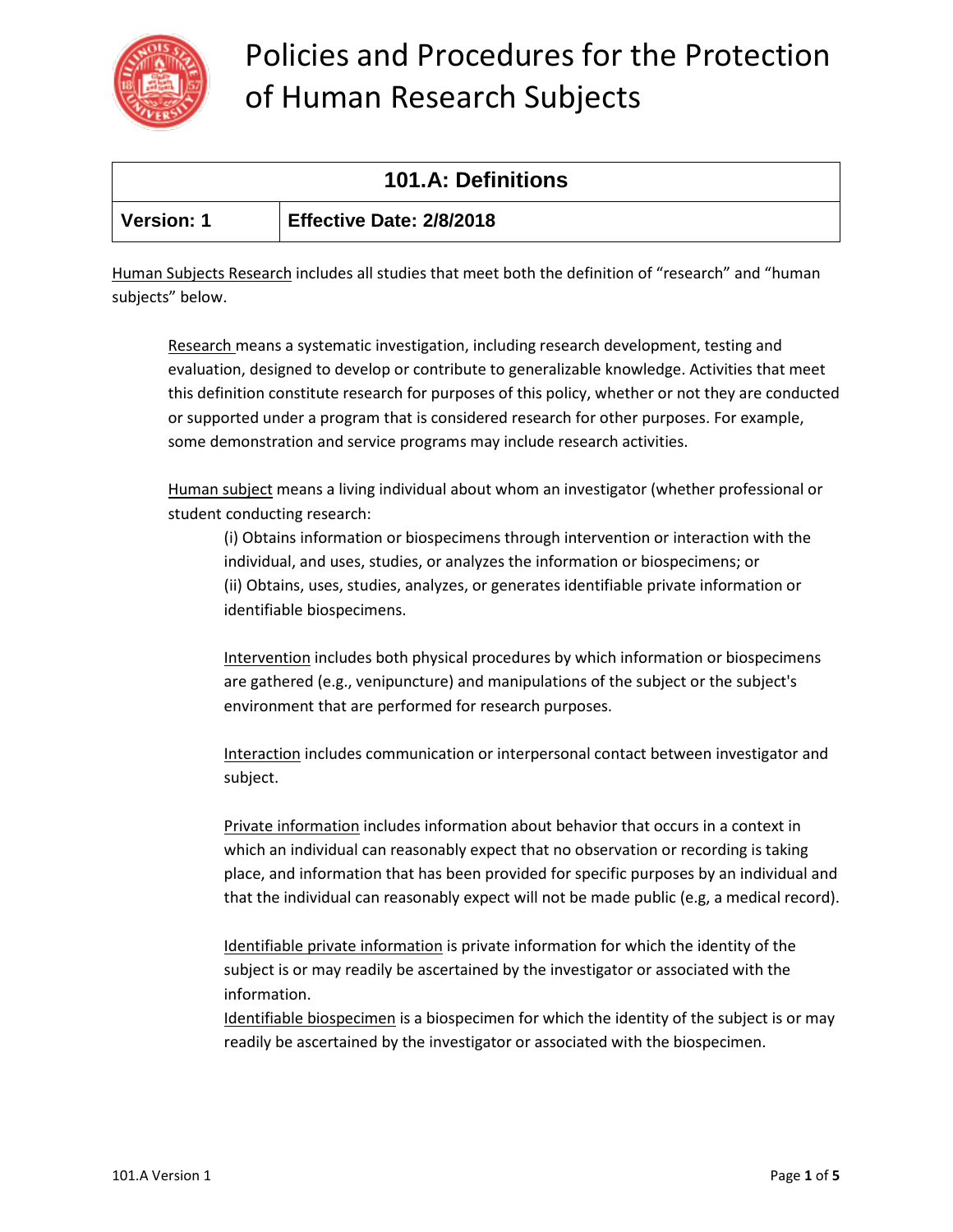

### Roles

IRB means an institutional review board established in accord with and for the purposes expressed in this policy.

Principal Investigator (PI) is the individual responsible for overseeing all aspects of the study. ISU policy allows for only faculty or staff to act in the capacity of the PI for a research study.

Investigator/Research Team Member – An individual performing various tasks related to the conduct of human subjects research activities, such as obtaining informed consent from subjects, interacting with subjects, and communicating with the IRB. OHRP interprets an "investigator" to be any individual who is involved in conducting human subjects research studies. Such involvement would include: obtaining information about living individuals by intervening or interacting with them for research purposes; obtaining identifiable private information about living individuals for research purposes; obtaining the voluntary informed consent of individuals to be subjects in research; and studying, interpreting, or analyzing identifiable private information or data for research purposes.

Certification means the attestation by the PI that the PI will adhere to the federal regulations and ISU policies and procedures when conducting human subjects research.

#### Vulnerable Populations

Children are persons who have not attained the legal age to consent for participation in research, as determined under the applicable law of the jurisdiction in which the research will be conducted.

Prisoner is defined as an individual involuntarily confined in a pernal institution, including persons (1) sentenced under a criminal or civil statute; (2) detained pending arraignment, trial, or sentencing; and (3) detained in other facilities (e.g., for drug detoxification or treatment or alcoholism) under statues or commitment procedures providing such alternatives to criminal prosecution in a penal institution.

Cognitive Impairment means having either a psychiatric disorder or a developmental disorder that affects cognitive or emotional functions to the extent that capacity for judgment and reasoning is significantly diminished. Others, including persons under the influence of or dependent on drugs or alcohol, those suffering from degenerative disease, terminally ill patients, and persons with severely disabling physical handicaps, may also be compromised in their ability to make decisions in their best interest.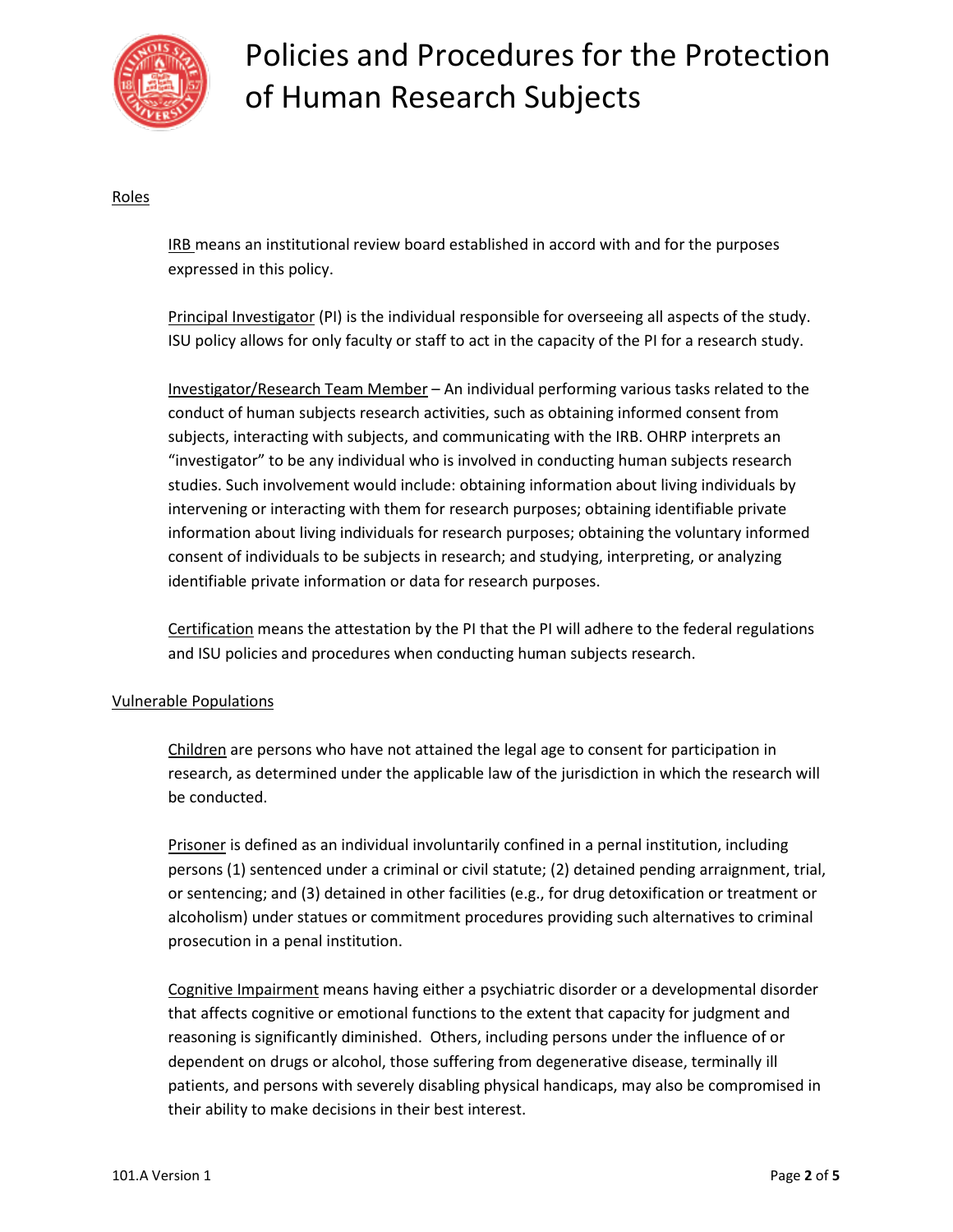

### Informed Consent Process

Informed Consent is a person's (or the person's legally authorized representative) voluntary and legally effective agreement to participate in research; such consent can be obtained only under circumstances that provide the prospective subject or representative sufficient opportunity to consider whether or not to participate and that minimize the possibility of coercion or undue influence.

Assent means a child's affirmative agreement to participate in research. Failure to object should not be construed as assent.

Permission is the agreement of parent(s) or guardian(s) to the participation of their child or ward in research.

Legally authorized representative means an individual or judicial or other body authorized under applicable law to consent on behalf of a prospective subject to the subject's participation in the procedure(s) involved in the research. If there is no applicable law addressing this issue, legally authorized representatives means an individual recognized by institutional policy as acceptable for providing consent in the nonresearch context on behalf of the prospective subject to the subject's participation in the procedure(s) involved in the research.

Confidential means that the subjects' names are known to the investigator.

Anonymous means that the subjects' names are not known to the investigator.

Risk is defined as the probability of harm or injury (physical, psychological, social, or economic) occurring as a result of participation in a research study. Both the probability and magnitude of possible harm may vary from minimal to significant.

Minimal risk means that the probability and magnitude of harm or discomfort anticipated in the research are not greater in and of themselves than those ordinarily encountered in daily life or during the performance of routine physical or psychological examinations or tests.

Deception is the withholding of complete information when consent is obtained.

#### Protocol Processing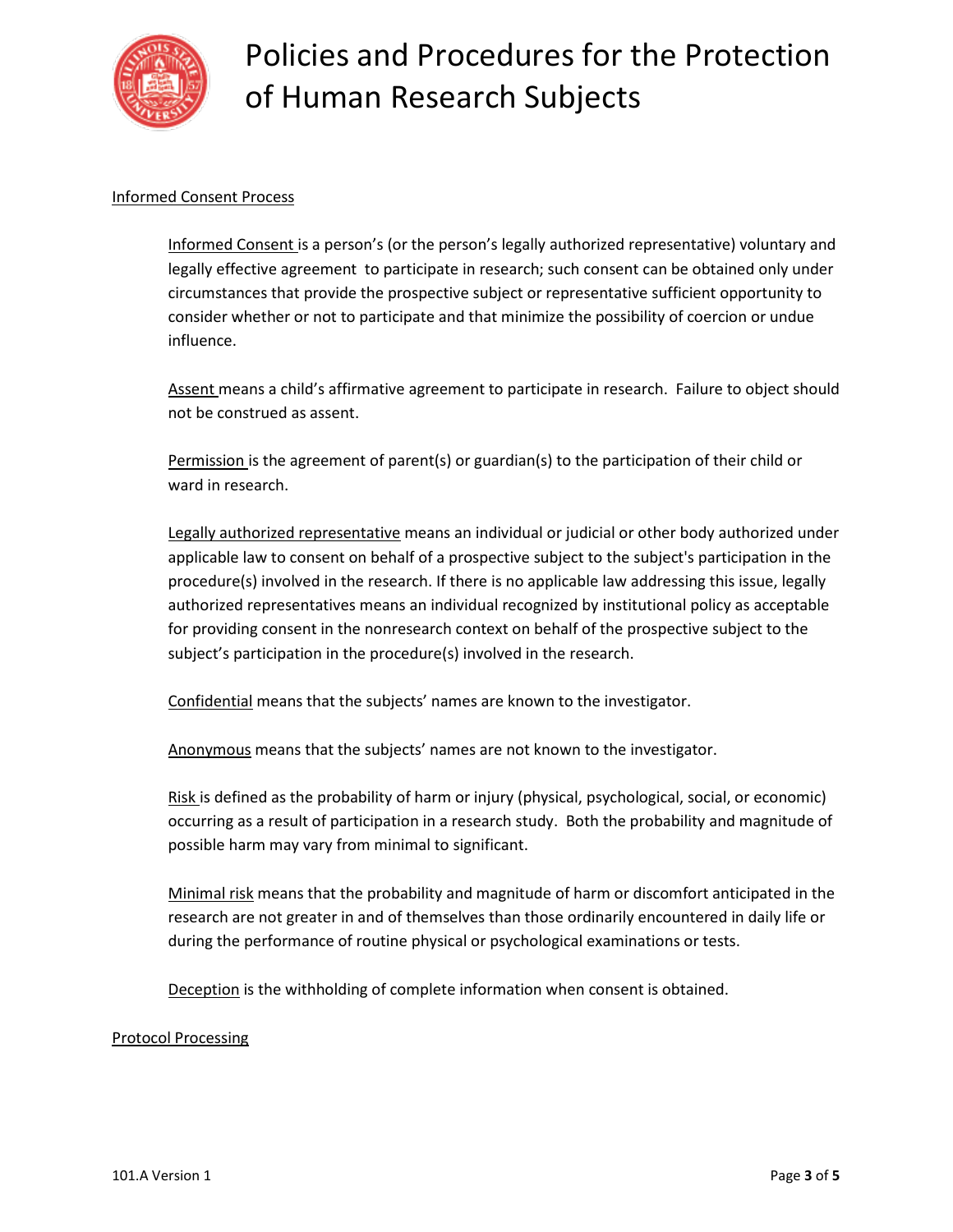

IRB Approval means the determination of the IRB that the research has been reviewed and may be conducted at an institution within the constraints set forth by the IRB and by other institutional and federal requirements.

Approval period is the length of time (typically one year) during which an approved research protocol may be conducted.

Revisions Required means that a research protocol has been reviewed by the IRB, but revisions are required to be submitted and reviewed before approval may be granted.

Denial means that the IRB has determined that the risks to the human subjects outweigh the benefits to be gained by conducting the research.

Modification is a requested change to an approved protocol. Modifications must be approved by the IRB before implementation.

Continuation is a requested re-approval of an approved protocol.

Suspension is the immediate halt to all research activities that occurs when the IRB determines that harm has occurred and/or is likely to occur if the research is allowed to continue.

Termination of research activities occurs when the IRB withdraws approval of a study due to substantiated instances of harm, the potential for previously unrecognized harm, or, in some cases, confirmed circumstances of non-compliance.

### **Reporting**

Adverse event occurs when a human subjects experiences a physical, psychological, social or other negative impact as a result of his/her participation in the research activity. Adverse events are reportable to the IRB.

Unanticipated Problem Involving Risks to Subjects or Others – OHRP considers unanticipated problems, in general, to include any incident, experience, or outcome that meets all of the following criteria:

- 1. unexpected (in terms of nature, severity, or frequency) given (a) the research procedures that are described in the protocol-related documents, such as the IRB-approved research protocol and informed consent document; and (b) the characteristics of the subject population being studied;
- 2. related or possibly related to participation in the research (in this guidance document, possibly related means there is a reasonable possibility that the